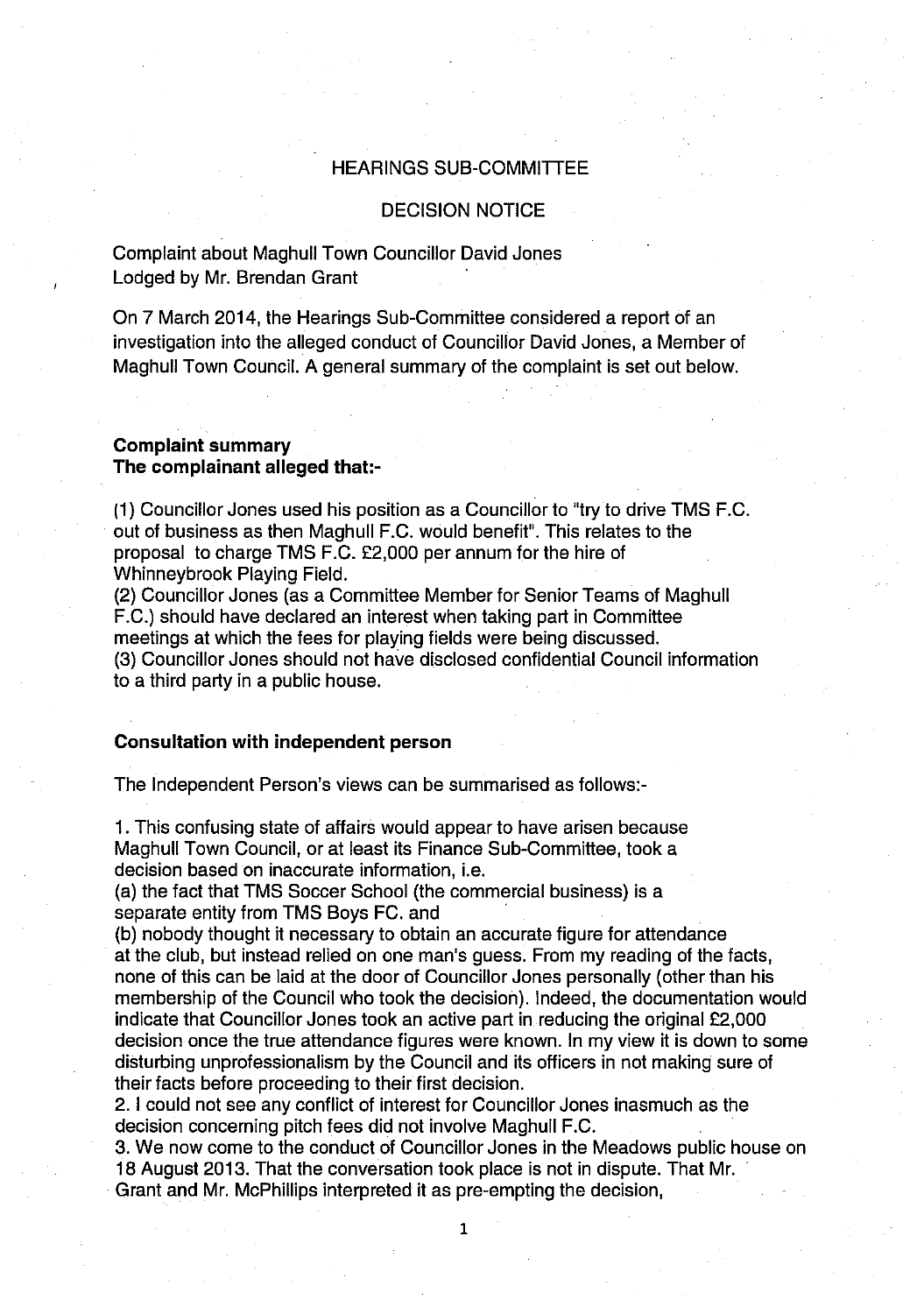or Councillor Jones's explanation that he was expressing an opinion as to what the decision may be, is irrelevant. Should he have been discussing it at all? If this is considered to be a breach of Council confidentiality, I would suggest that it does not rank among the most heinous of its kind. It would •appear that it was done with the kindest of motives - to ease Mr.

Grant's concerns. It is not clear from Mr. Grant's documentation whether he is alleging that Councillor Jones had a hand in the "missing minutes" episode (the meeting of 27 September). In any case, it disturbs me that the investigation did not appear to pursue this matter. According to the notes of interview with a Town Council officer, the matter was not raised with her. Were minutes taken or not? If not, why not?

[Subsequent to these comments having been received from the Independent Person, enquiries were made of Maghull Town Council and it was stated that the meeting in question was an informal one which would not usually be minuted by officers.]

### **Findings**

After considering the submissions of the parties to the hearing and the views of the Independent Person, the Sub-Committee reached the following decisions:-

(1)The Sub-Committee registered its surprise that notwithstanding the fact that he was a recently-elected Member of the Town Council, Councillor Jones appeared not to realise that in seeking to influence the Town Council's consideration of the setting of pitch fees for one local football organisation whilst holding a senior managerial position with another local football organisation, he risked exposing himself to possible allegations of partiality. However, the Sub-Committee found no evidence that Councillor Jones used his position as a Councillor to "try to drive TMS F.C. out of business as then Maghull F.C. would benefit". Therefore, there was no breach of the Code of Conduct in relation to this aspect of the complaint.

(2) The Sub-Committee did not consider that Councillor Jones (as a Committee Member for Senior Teams of Maghull F.C.) should have declared an interest when taking part in Committee meetings at which the fees for playing fields were being discussed, because those fees did not involve Maghull F.C. Therefore, there was no breach of the Code of Conduct in relation to this aspect of the complaint.

(3) The Sub-Committee found no evidence that Councillor Jones disclosed confidential Council information to a third party in a public house. The Sub-Committee was satisfied that Councillor Jones was attempting to obtain confirmation about the level of usage of the playing fields in question in order to inform a subsequent decision about a proposed fees increase. Therefore, there was no breach of the Code of Conduct in relation to this aspect of the complaint.

The Sub-Committee also made the following recommendation:

The Monitoring Officer was recommended to bring the following matters to the attention of the Town Clerk of Maghull Town Council:-